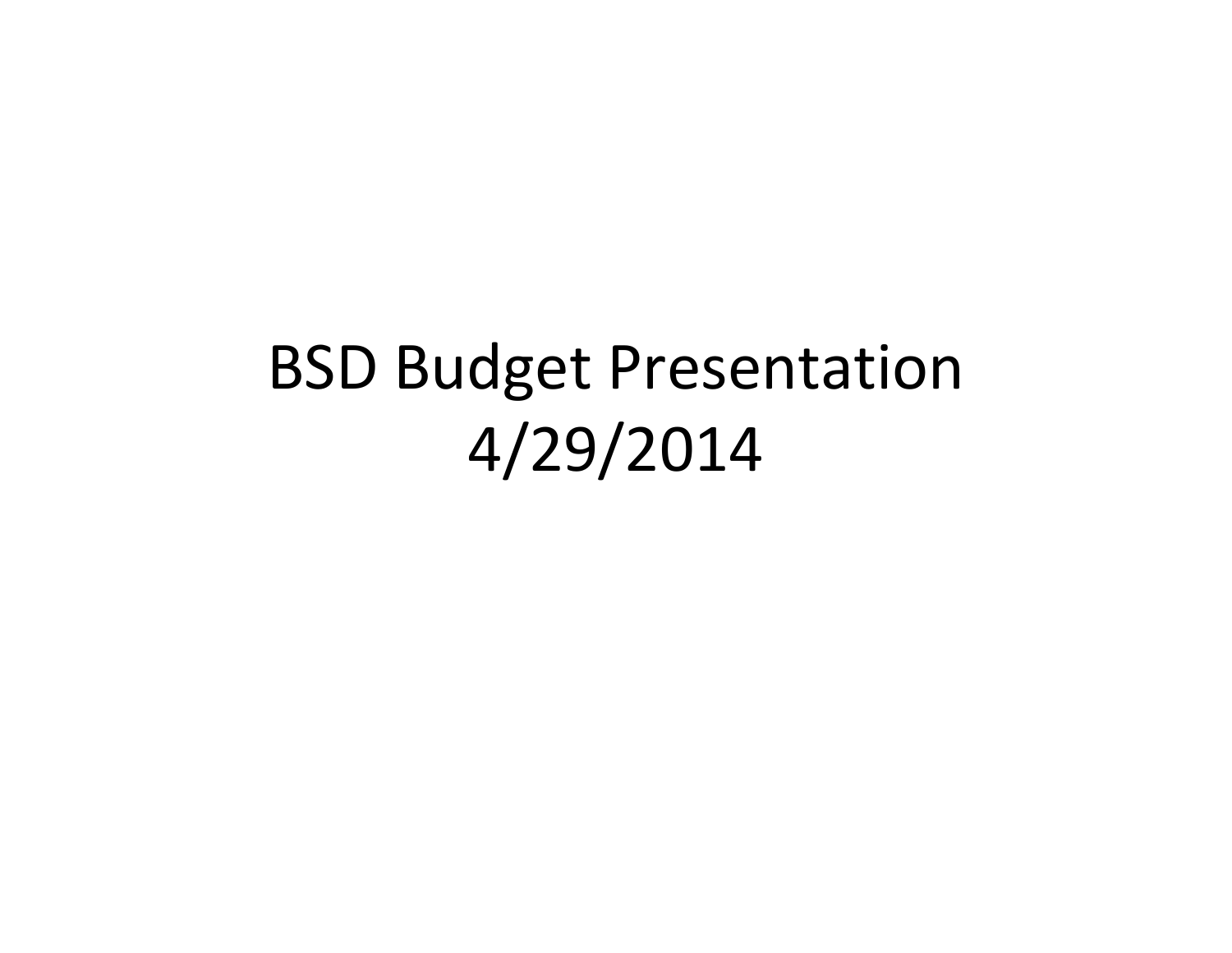## F15 Proposed Budget

**\$67.4 Million**

Pays off F13 deficit and absorbs cost shifts due to sequestration

Built on actual spending

Streamlined and smart\$2.5 M in cutsMaintains teachers and programs

REDUCTION in comparison to F14 budget

5/1/2014 **Reverses trend of deficit spending**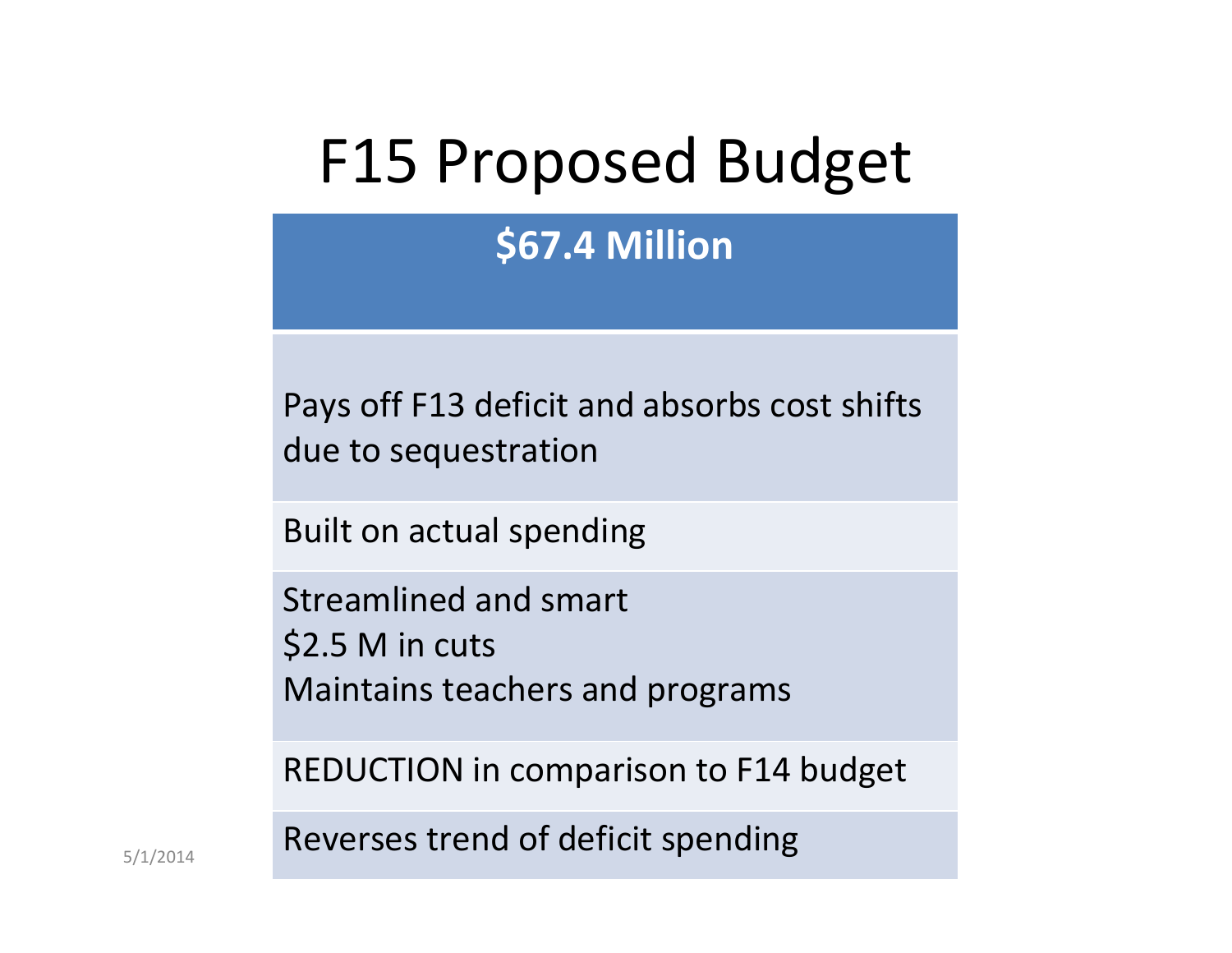| CUTS and ADDS to program in FY14                  | <b>Amount</b> | <b>Direct</b><br>Classroom | <b>Support</b> | <b>Facilities</b><br>and Other |
|---------------------------------------------------|---------------|----------------------------|----------------|--------------------------------|
| <b>CUTS</b>                                       |               |                            |                |                                |
| Family School Partnership, Outreach coordinator   | (75,000)      |                            | (75,000)       |                                |
| Elementary/middle Spanish 3.0 FTE                 | (240,000)     | (240,000)                  |                |                                |
| Afterschool support                               | (50,000)      |                            | (50,000)       |                                |
| HR director 1.0 FTE                               | (100,000)     |                            | (100,000)      |                                |
| BHS teachers 3.6 FTE                              | (300,000)     | (300,000)                  |                |                                |
| Academic coaches 1.1 FTE                          | (85,000)      |                            | (85,000)       |                                |
| K-12 library paras 4.0 FTE                        | (100,000)     |                            | (100,000)      |                                |
| Elementary classroom paras 16.0 FTE               | (400,000)     | (400,000)                  |                |                                |
| Professional services                             | (100,000)     |                            |                | (100,000)                      |
| Reduce professional development                   | (150,000)     |                            | (150,000)      |                                |
| <b>SROs</b>                                       | (50,000)      |                            | (50,000)       |                                |
| Substitute services reduction in usage            | (200,000)     |                            | (200,000)      |                                |
| Level fund supplies & books budgets               | (17,000)      | (17,000)                   |                |                                |
| Legal fees                                        | (30,000)      |                            | (30,000)       |                                |
| Reduce property services budget                   | (200,000)     |                            |                | (200,000)                      |
| Transportation partial subsidy                    | (120,000)     |                            |                | (120,000)                      |
| 1.5% cuts to non-salary/benefit expenditures      | (261, 400)    |                            |                | (261, 400)                     |
| <b>TOTAL CUTS</b>                                 | (2,478,400)   | (957,000)                  | (840,000)      | (681, 400)                     |
| <b>ADDS</b>                                       |               |                            |                |                                |
| 1 classroom teacher                               | 80,000        | 80,000                     |                |                                |
| 1 ELL teacher, liaison, supplies                  | 125,000       | 125,000                    |                |                                |
| 4 teachers for sequestration (federal cost shift) | 265,000       | 265,000                    |                |                                |
| Program contingencies                             | 150,000       |                            | 150,000        |                                |
| Tech tuition                                      | 8,000         | 8,000                      |                |                                |
| <b>Athletics</b>                                  | 50,000        |                            | 50,000         |                                |
| Retirement (contractual)                          | 80,000        | 80,000                     |                |                                |
| Replace grant for math/lit coach (fed cost shift) | 150,000       | 150,000                    |                |                                |
| Recruitment services                              | 1,000         |                            | 1,000          |                                |
| Capital bond                                      | 100,000       |                            |                | 100,000                        |
| <b>TOTAL ADDS</b>                                 | 1,009,000     | 708,000                    | 201,000        | 100,000                        |
|                                                   |               |                            |                |                                |
| <b>NET PROGRAM CHANGES</b>                        | (1,469,400)   | (249,000)                  | (639,000)      | (581, 400)                     |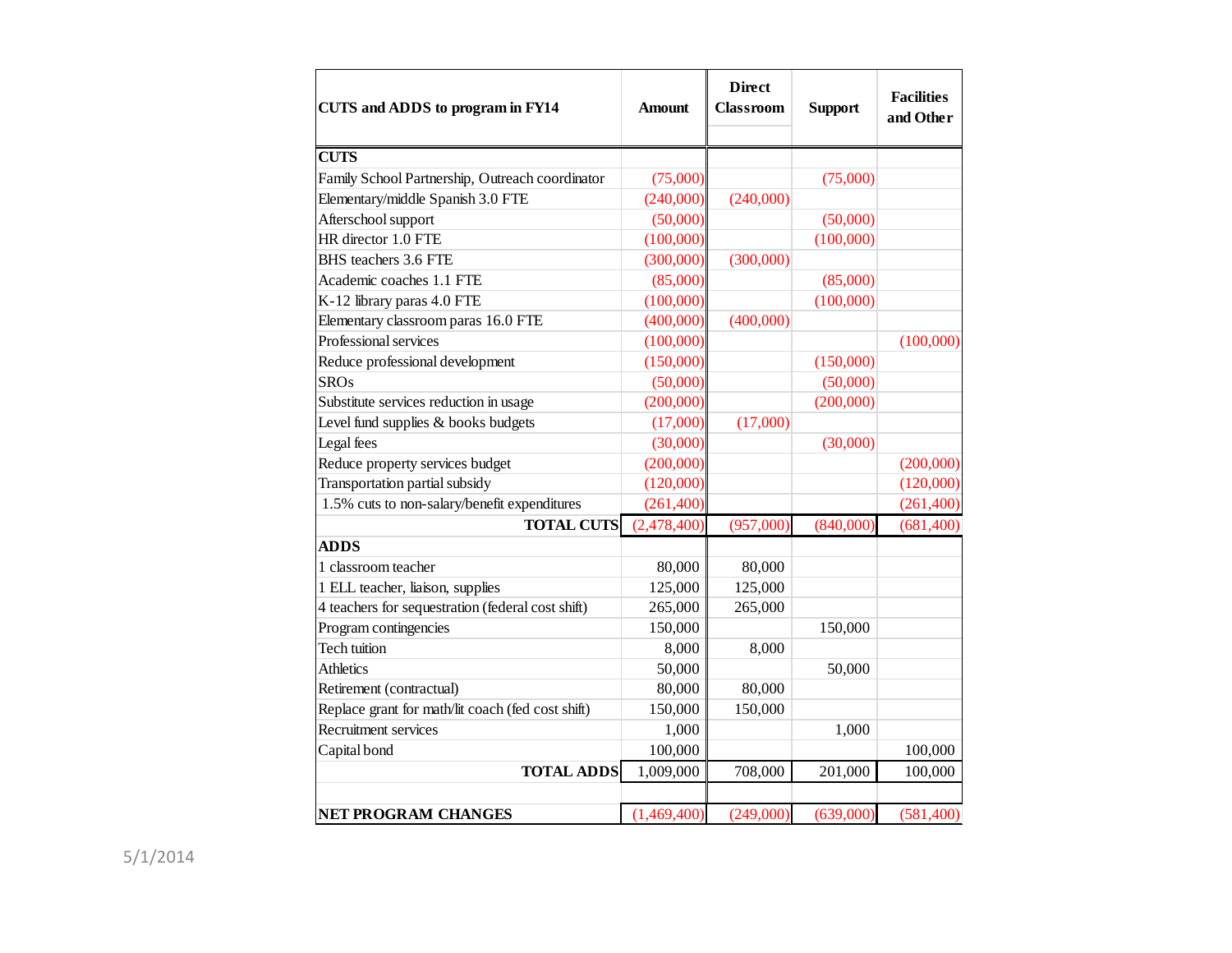## **Next Steps**

Controls on the financial process and culture

Controls on spending

Multi-year strategy

Coordination with community and city

Still more to do

5/1/2014